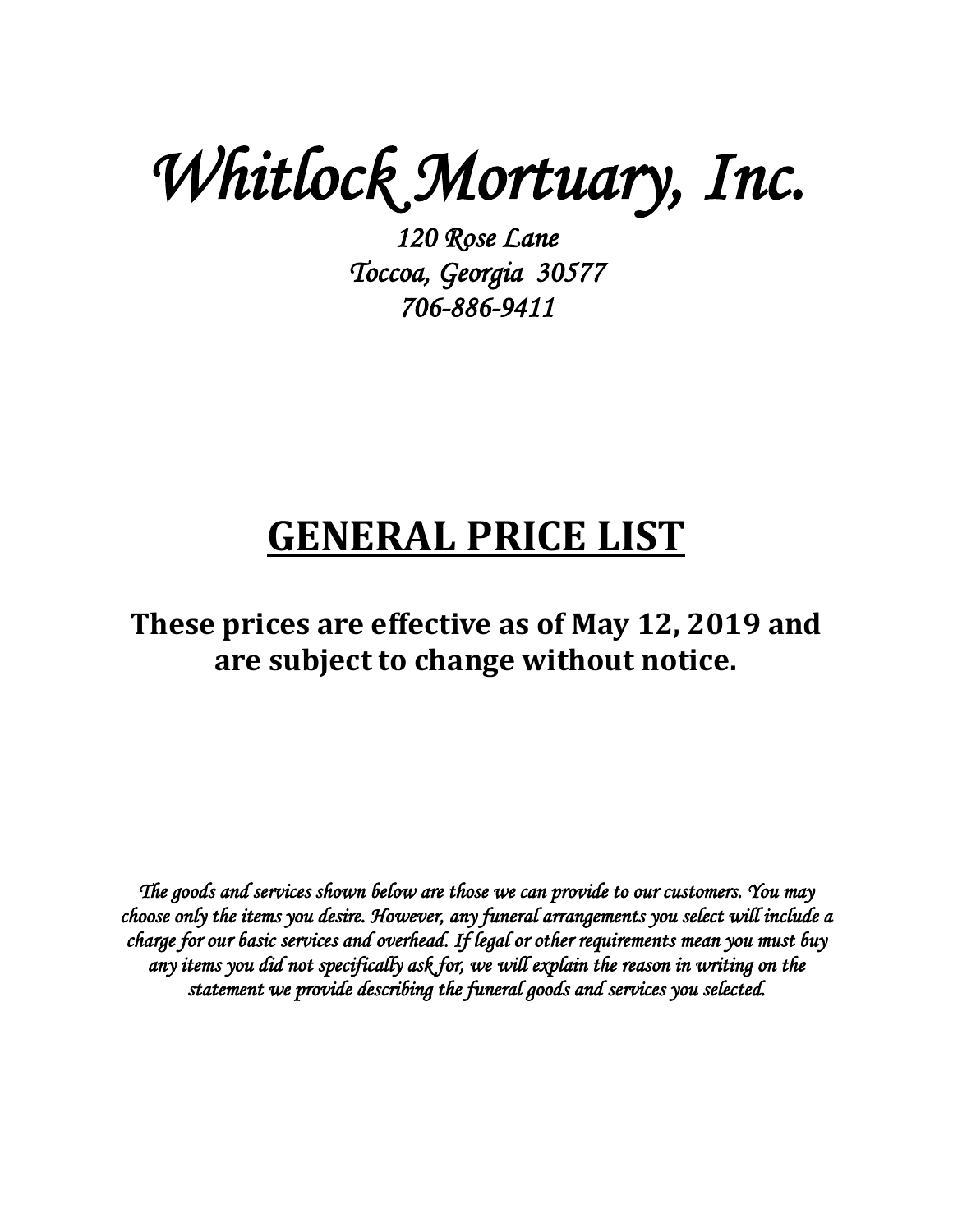# **PROFESSIONAL SERVICES**

### **BASIC SERVICES OF FUNERAL DIRECTOR AND STAFF \$1,895.00**

*Our basic service charge includes, but is not limited to, staff to respond to initial request for service; arrangements conference with family or responsible party; preparation and filing of necessary certificates and permits; placement of obituary notices; planning of funeral arrangements; and coordination of service with cemetery, crematory, vault companies and others are required. Also included in this charge are overhead expenses relative to our facility such as insurance, maintenance and utility expenses, secretarial and administrative cost, equipment and inventory expenses. This fee for our basic services and overhead will be added to the total cost of the funeral arrangements you select. This fee is already included in our charges for direct cremations, immediate burials, forwarding or receiving remains.*

### **LIMITED BASIC SERVICES OF FUNERAL DIRECTOR AND STAFF \$1295.00**

### **MINIMUM BASIC SERVICE OF FUNERAL DIRECTOR AND STAFF \$ 825.00**

# **EMBALMING \$ 650.00**

Embalming is a chemical process that provides temporary preservation of the body and eliminates certain health hazards. This procedure must be completed by a licensed embalmer so certified by the State of Georgia.

*Except in certain special cases, embalming is not required by law. Embalming may be necessary, however, if you select certain funeral arrangements, such as a funeral with viewing. If you do not want embalming, you usually have the right to choose an arrangement which does not require you to pay for it, such as a direct cremation or immediate burial*.

# **OTHER PREPARATIONS OF THE BODY**

| Cosmetology, Dressing and Placement of Deceased in Casket (Casketing) | \$265.00 |
|-----------------------------------------------------------------------|----------|
| Care Procedures for Deceased When No Embalming Has Occurred           | \$265.00 |
| Dressing and Casketing when No Embalming Has Occurred                 | \$265.00 |
| Readjustment, Repositioning, Reapplication of Cosmetics Following The |          |
| Receiving of Deceased from Another Funeral Home                       | \$265.00 |
| Preparation of Deceased for Forwarding to Another Funeral Home        | \$265.00 |
| <b>Additional Procedures for Autopsied Remains</b>                    | \$265.00 |
|                                                                       |          |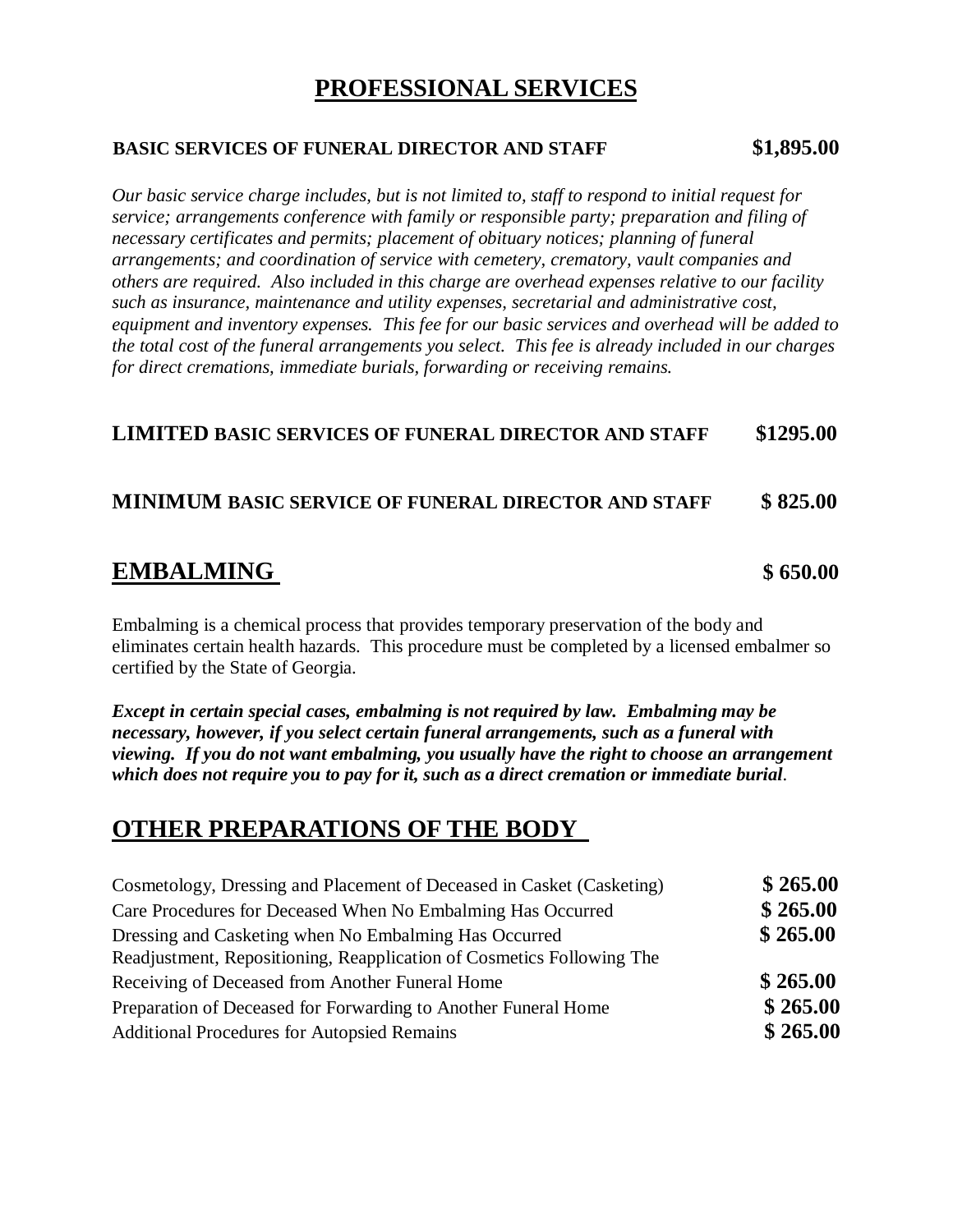# **FACILITIES**

| USE OF FACILITIES AND STAFF FOR VISITATION<br>USE OF FACILITIES AND STAFF FOR VISITATION | \$375.00 |
|------------------------------------------------------------------------------------------|----------|
| WITH SAME DAY SERVICE                                                                    | \$225.00 |
| USE OF FACILITIES AND STAFF FOR FUNERAL SERVICE                                          | \$425.00 |
| EQUIPMENT AND STAFF FOR SERVICE AT OTHER FACILITY                                        | \$425.00 |
| EQUIPMENT AND STAFF FOR GRAVESIDE SERVICE                                                | \$350.00 |
| USE OF FACILITIES FOR MEMORIAL SERVICE                                                   | \$350.00 |

# **TRANSPORTATION**

All transportation charges contained in this General Price List apply to local area only (within a 50 mile radius of the mortuary).

**Additional mileage beyond our local area will be charged at \$2.00 per mile (one way).**

| <b>FUNERAL HEARSE</b>                            | \$200.00         |
|--------------------------------------------------|------------------|
| <b>TRANSFER OF REMAINS TO FUNERAL HOME</b>       | \$225.00         |
| <b>FAMILY LIMOUSINE</b>                          | <b>No Charge</b> |
| <b>SERVICE/UTILITY VEHICLE</b>                   | \$125.00         |
| <b>TRANSPORTATION TO OR FROM ATLANTA AIRPORT</b> | \$295.00         |
| <b>TOTAL SERVICE CHARGE</b>                      | \$4160.00        |
| (CHAPEL / CHURCH)                                |                  |
| <b>TOTAL SERVICE CHARGE</b>                      | \$4085.00        |
| (GRAVESIDE SERVICE)                              |                  |
| <b>TOTAL SERVICE CHARGE</b>                      | \$4085.00        |
| (GRAVESIDE SERVICE ONE NIGHT VISITATION)         |                  |
| <b>TOTAL SERVICE CHARGE</b>                      | \$3935.00        |
| (GRAVESIDE SERVICE SAME DAY VISITATION)          |                  |
| <b>TOTAL SERVICE CHARGE</b>                      | \$3710.00        |
| (GRAVESIDE SERVICE NO VISITATION)                |                  |
|                                                  |                  |

*If off premises site requires additional staff, equipment, mileage, vehicles, etc., additional charges will be added.*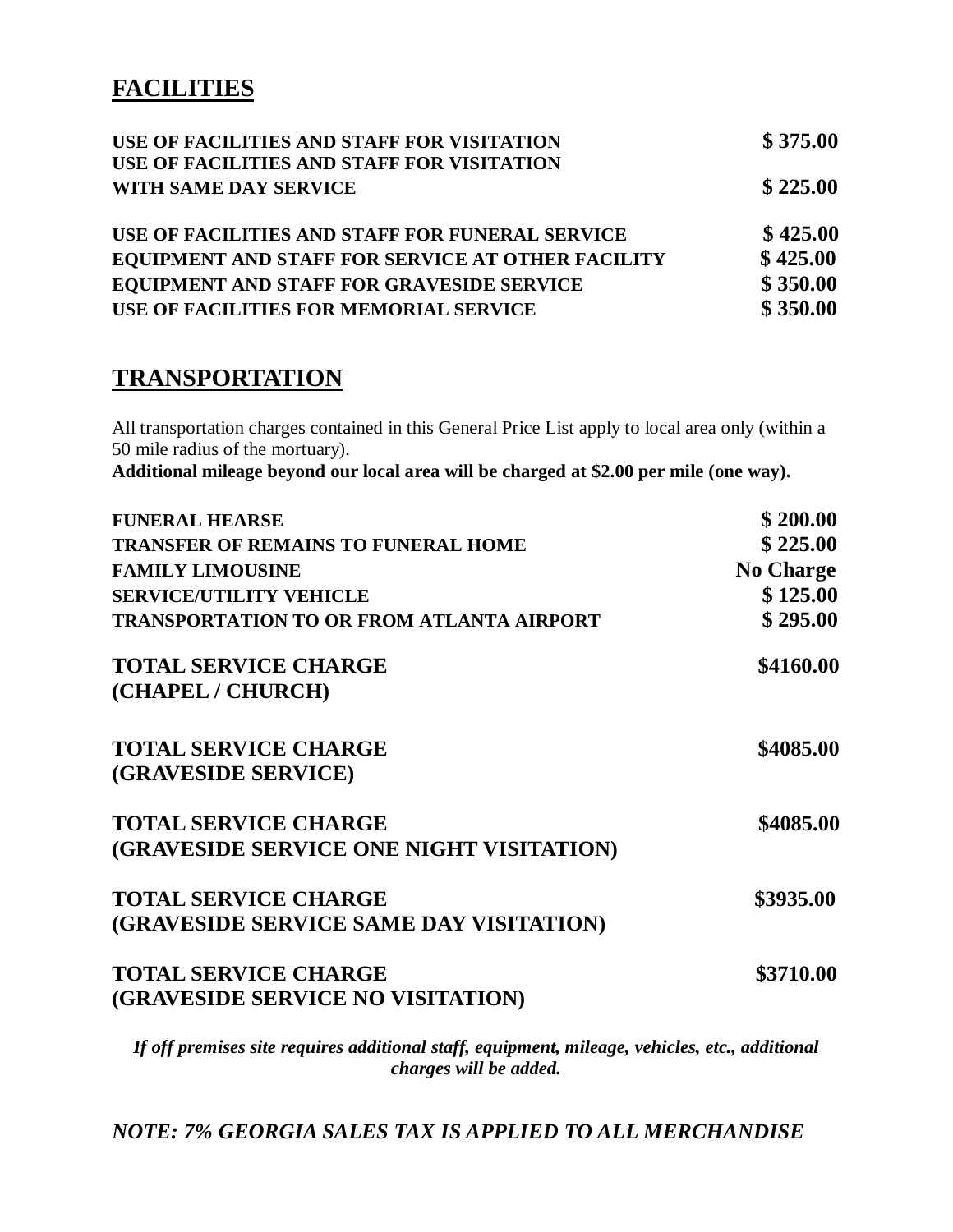### **FORWARDING REMAINS** \$1900.00

This charge includes Minimum Basic Services of Funeral Director and Staff; Embalming; Transfer of Deceased to Funeral Home; Transfer of Deceased to Atlanta Airport;

### **THIS CHARGE DOES NOT INCLUDE THE USE OF FACILITIES FOR A VISITATION, FUNERAL, OR ANY OTHER SERVICE OR MERCHANDISE**

Air Tray: An air tray is a casket shipping container. Air trays and combo trays are required by all airlines in order to legally transport human remains. **\$ 375.00**

A combo shipping tray is a human remains shipping tray (without a casket). Wood base. Air trays and combo trays are requited by all airlines in order to legally transport human remains. **\$ 275.00**

### RECEIVING REMAINS \$1560.00

This charge includes a *Reduced Basic Services of Funeral Director and Staff*; Care of the Deceased, Hearse for Final Destination to Cemetery For Graveside service.

**\*\*\*\****This charge does not include the use of our facilities or staff for a visitation, ritual, ceremony, or any other service or merchandise not specifically listed.*

### **IMMEDIATE BURIAL \$1785.00**

This charge includes *Reduced Basic Services of Funeral Director and Staff*; dressing and casketing when no embalming occurs; transfer deceased to the funeral home; Funeral hearse to final destination.

*\*\*\*\* This charge does not include the use of our staff and facilities for a visitation, ritual, ceremony, or any other service or merchandise not specifically listed.*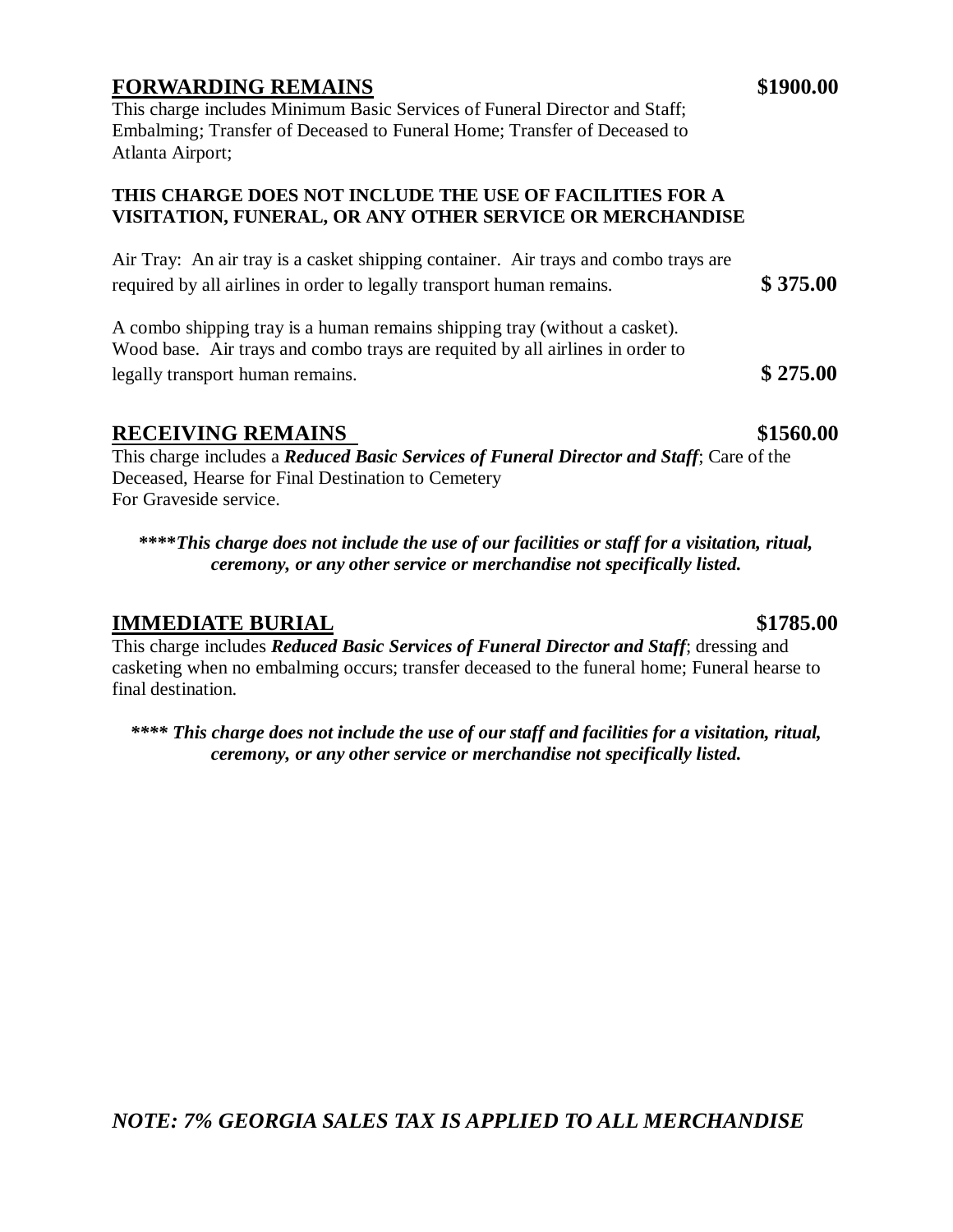# **Cremation**

Choosing cremation offers several choices for service and memorialization. The following will help you determine the type of service that would be most meaningful to you, your family, and friends. Memorial services offer a more flexible option for some. The service can take place before or after cremation. If off premises site requires additional staff, equipment, mileage, vehicles, etc., additional charges will be added.

## **DIRECT CREMATION** \$1500.00

Our charge for direct cremation (without any ceremonies) includes the initial transfer of the deceased from place of death to the mortuary, *Minimum Basic Service of Funeral Director and Staff*, care of body until cremation, coordination with the crematory, and cremation fee. *(Identification viewing only)*

# **DIRECT CREMATION WITH PRIVATE FAMILY VIEWING \$1890.00**

Our charge for direct cremation (*without any ceremonies*) includes the initial transfer of the deceased from place of death to the mortuary, *Minimum Basic Service of Funeral Director and Staff*, care of body until cremation, dressing and care procedures for deceased (no embalming), coordination with the crematory, and cremation fee

# **CREMATION WITH CHAPEL/CHURCH MEMORIAL SERVICE (NO VISITATION) \$2560.00**

Our charge for cremation with a memorial service includes the initial transfer of the deceased from place of death to the mortuary**,** *Limited Basic Services of Funeral Director and Staff*, care of body until cremation, coordination with the crematory, and cremation fee.

# **CREMATION WITH SAME DAY VISITATION AND CHAPEL/CHURCH MEMORIAL SERVICE** \$2785.00

Our charge for cremation with a memorial service and a two hour visitation (day of service) includes the initial transfer of the deceased from place of death to the mortuary**,** *Limited Basic Services of Funeral Director and Staff*, care of body until cremation, coordination with the crematory, cremation fee, and a memorial service held in our chapel or church. *\*\*\*\*VISITATION THE NIGHT BEFORE THE SERVICE ADD \$150.00\*\*\*\**

# **CREMATION WITH A TRADITIONAL SERVICE \$4810.00**

Our charge for cremation with a full service includes the initial transfer of the deceased from place of death to the mortuary, basic services of staff, and embalming, other preparations of the deceased, care of body until cremation, coordination with the crematory, use of facilities for a visitation (night before service), and a funeral service held in our chapel or church. *\*\*\*\*This charge does not include the cost of a rental/cremation casket\*\*\*\**

| <b>MINIMAL CREMTAION CONTAINER</b>            | \$95.00              |
|-----------------------------------------------|----------------------|
| <b>CREMATION CASKET/ALTERNATIVE CONTAINER</b> | $$450.00 - $2450.00$ |
| <b>TEMPORAY PLASTIC URN</b>                   | \$35.00              |
| OAK RENTAL CASKET (ROSETAN CREPE INTERIOR)    | \$895.00             |
| <b>CHERRY RENTAL CASKET (VELVET INTERIOR)</b> | \$1095.00            |
| <b>CREMATION FEE</b>                          | \$650.00             |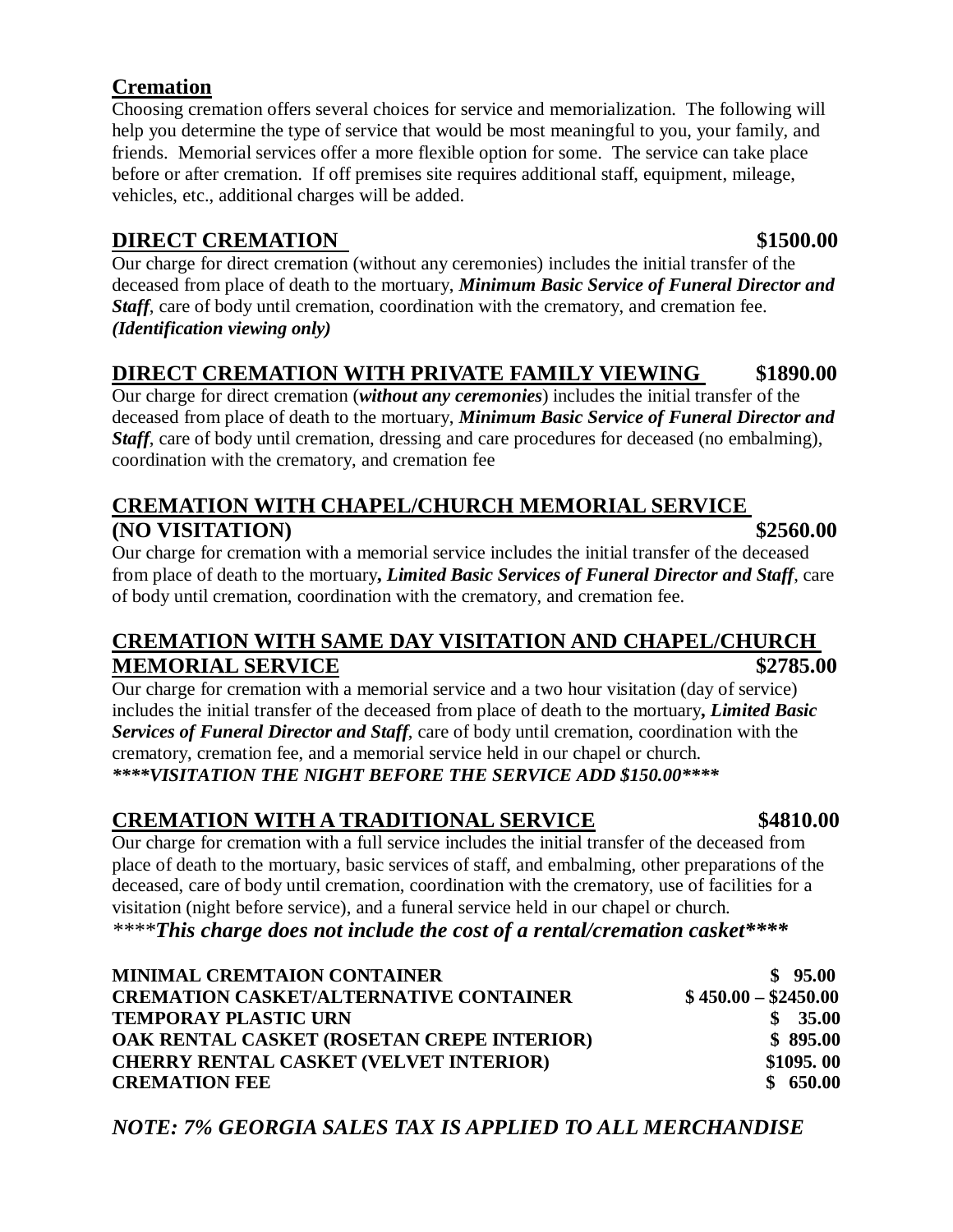# **Caskets, Vaults, and Urns**

**(This includes caskets in our selection room. Other selections will be quoted upon request)**  A complete casket price list is available at the mortuary.

### **INFANTS and CHILDREN'S CASKETS Price Quoted At-Need**

### **VAULTS \$ 550.00 ~ \$3975.00**

A complete vault price list is available at the mortuary.

A complete urn vault price list is available at the mortuary.

# **CREMATION CASKET/ALTERNATIVE CONTAINER \$ 450.00 ~ \$2450.00 (This includes cremation caskets in our selection room. Other selections will be quoted at request)**

A complete cremation casket price list will be provided at the mortuary.

**URNS \$ 140.00 - \$1198.00** 

**(This includes urns in our selection room. Other selections will be quoted upon request)** A complete urn price list will be provided at the mortuary.

### **CASKETS \$1795.00 ~ \$8895.00**

**URN VAULTS \$ 200.00 ~ \$ 650.00**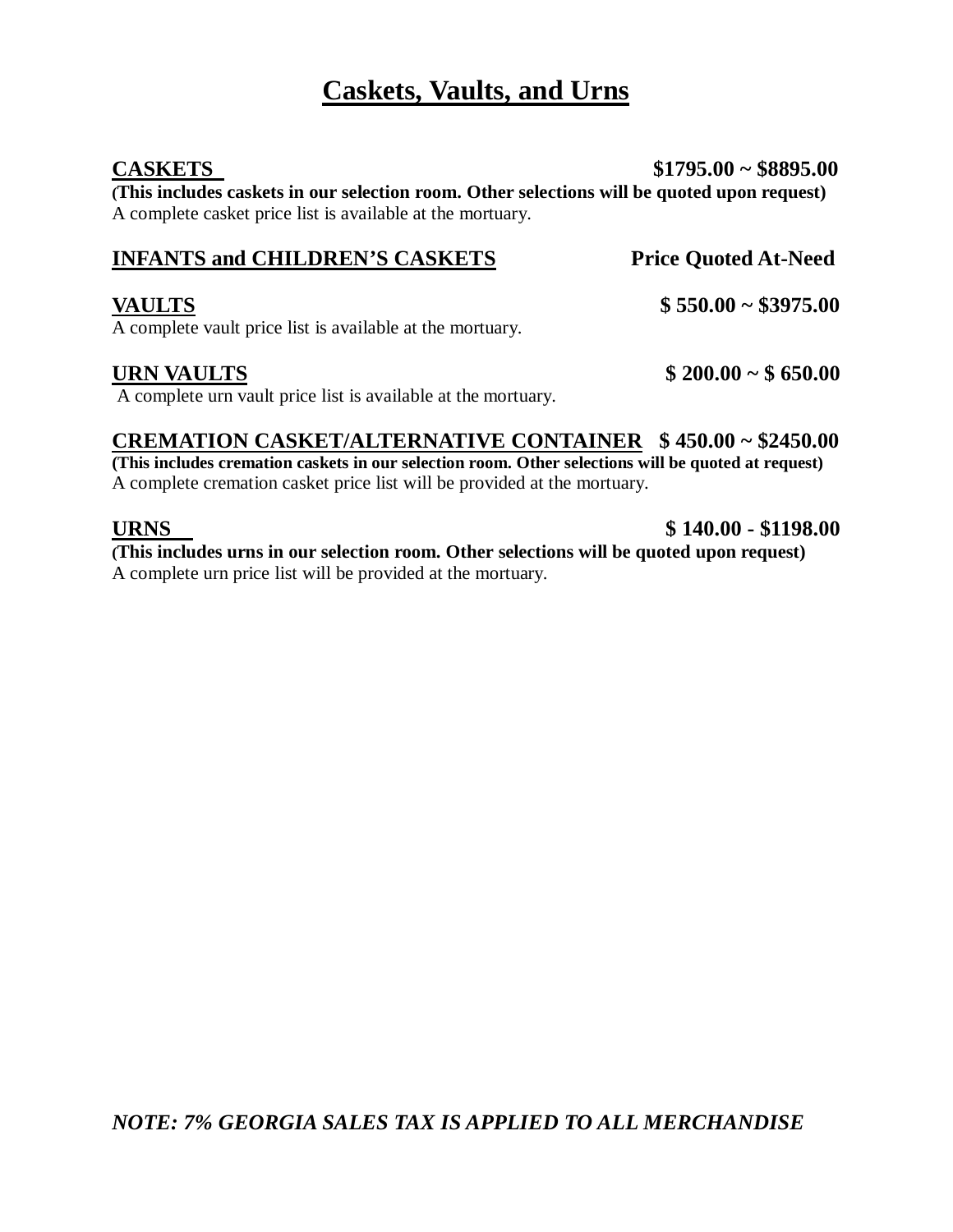# **CASH ADVANCE ITEMS**

These are items that we pay for on your behalf. They include such things as certified copies of the death certificate, obituary notices, honorariums, open/closing of the grave, and cemetery equipment set-up.

### **OPENING AND CLOSING OF THE GRAVE \$ 950.00**

**\*\*\*\* After 4pm, Weekends, and Holidays \$1050.00** The above charge is contracted by us through SKANDS, Inc. If the grave is to be opened and closed by a company other than SKANDS, Inc., the charges will be quoted at-need.

*Holidays Included Are: New Year's Day, Easter, Memorial Day, July 4th, Labor Day, and Thanksgiving Day.* **NO SERVICES ON CHRISTMAS DAY**

### \*\*\*\***GRAVES THAT REQUIRE HAND DIGGING - EXTRA \$500.00**\*\*\*\*

| <b>INFANT INTERMENT FEES</b> (THRU AGE 4) | \$300.00 |
|-------------------------------------------|----------|
| <b>****WEEKENDS &amp; HOLIDAYS</b>        | \$400.00 |
| <b>CREMATION (GROUND BURIAL)</b>          | \$400.00 |
| **** After 4pm and Weekends, Holidays     | \$500.00 |

### **\*\*\*\* MOST GROUND BURIALS CASKETED OR CREMATED REQUIRE A NON-CRUSHABLE OUTER CONTAINER THAT MUST BE APPROVED BY CEMETERY MANAGEMENT\*\*\*\***

| <b>MAUSOLEUM ENTOMBMENT FEES</b>   | \$450.00 |
|------------------------------------|----------|
| ****After 4pm, Weekends & Holidays | \$550.00 |

### **\*\*\*\*All Mausoleum Entombments Require A Casket\*\*\*\***

| <b>MAUSOLEUM NICHE INURNMENT FEES</b> | \$300.00 |
|---------------------------------------|----------|
| ****After 4pm, Weekends and Holidays  | \$400.00 |

### **Tent and Chair Setup (Cremated Remain Burial) (Price will be quoted by Cemetery)**

### **CEMETERY EQUIPMENT \$ 300.00**

This charge includes tents, chairs, ground coverings, and vault equipment.